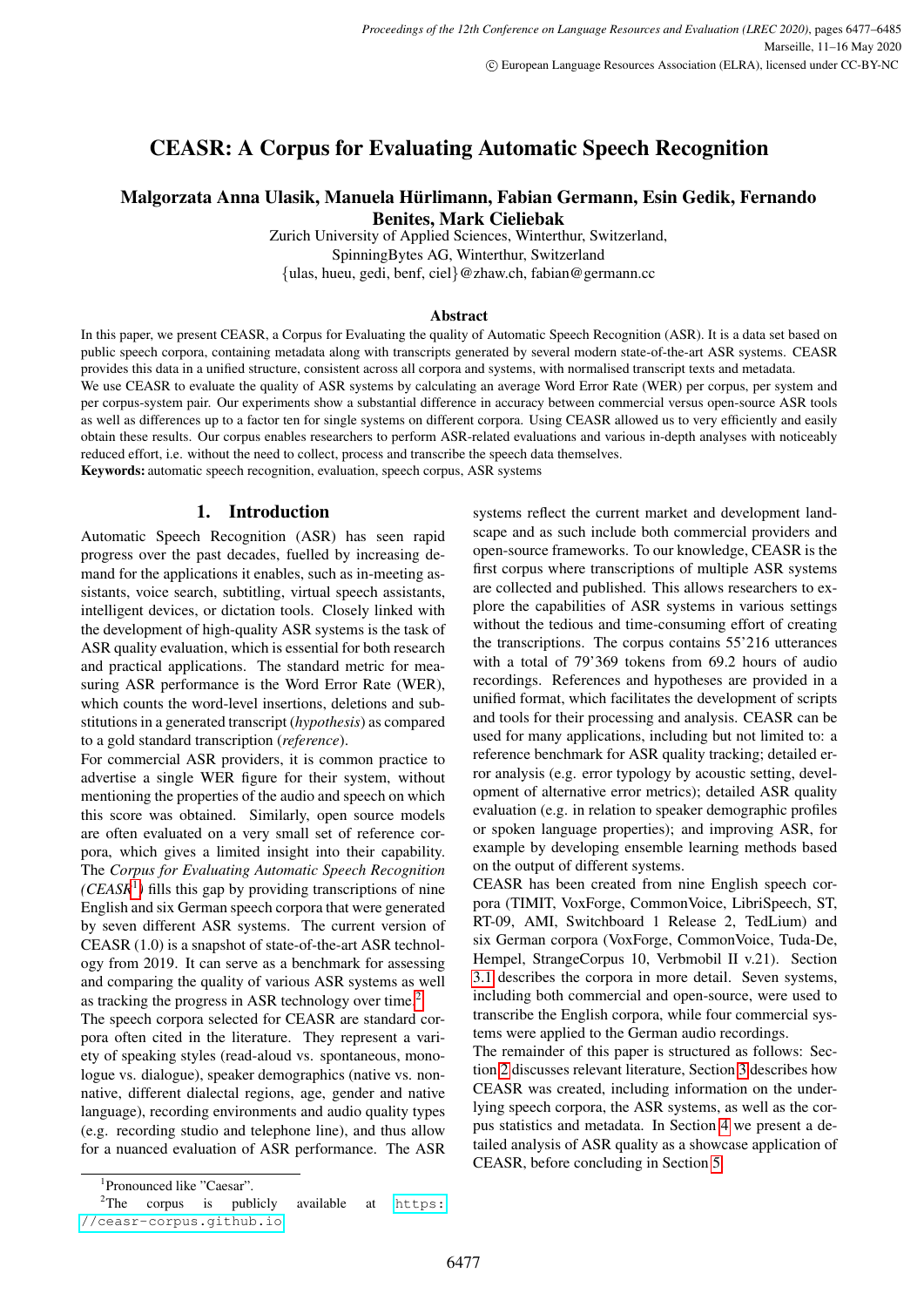# 2. Related Work

The accuracy of ASR systems has been the subject of numerous investigations. There are several research papers documenting comparative evaluations of ASR systems quality.

Këpuska and Bohouta (2017) show a comparative evaluation of three ASR tools (Microsoft Azure, Google Cloud API, and Sphinx-4) on selected utterances from the TIMIT and International Telecommunication Union (ITU) corpora. [Gaida et al. \(2014\)](#page-8-1) present a large-scale evaluation of several open-source speech recognition toolkits: HTK with the decoders HDecode and Julius, CMUSphinx with pocketsphinx and Sphinx4, as well as Kaldi are compared in terms of usability and recognition accuracy. The evaluation basis is the Verbmobil 1 (VM1) corpus with dialogues in three languages (English, Japanese and German) as well as the Wall Street Journal 1 (WSJ1) corpus with English read-aloud speech based on Wall Street Journal news. [Franck Dernoncourt \(2018\)](#page-8-2) developped an ASR benchmark framework which allows users to evaluate seven ASR systems on different corpora. The framework supports the following APIs: Google Chrome Speech API, Google Cloud Speech API, Houndify API, IBM Speechto-Text, Microsoft Bing Speech-to-Text, Speechmatics, and Wit.ai. The authors also provide scripts allowing to format CommonVoice and LibriSpeech for use in their evaluation framework. [Moore et al. \(2019\)](#page-8-3) present a meta-dataset for speech intelligibility estimation. This dataset includes the reference text, the hypotheses of two different ASR systems, the number of confusion pairs and total words, the WER, and the time that it took to get the prediction from the ASR system. The corpus is a collection of healthy native, healthy accented, and disordered native speech datasets based on CommonVoice, UASpeech, TORGO, Speech Accent Archive and TIMIT. The hypotheses are generated by Google Speech API and CMUSphinx. This dataset, similarly to CEASR, allows detailed error analysis of the transcripts; however it is much smaller in scope. To the best of our knowledge, CEASR is the most large-scale resource, containing a larger number of corpora and ASR systems than previous work.

# 3. Corpus Description

<span id="page-1-1"></span>In the following sections we present CEASR in more detail. Section [3.1](#page-1-0) describes the speech corpora that form the basis of CEASR and Section [3.2](#page-2-0) details the ASR systems and their configurations. The process of generating CEASR corpus is presented in Section [3.3.](#page-3-0) The last Section [3.4](#page-4-1) is devoted to legal constraints related to the distribution of **CEASR**.

CEASR consists of a total of 55'216 utterances: 41'527 for English and 13'689 for German. They stem from 15 speech corpora: each sample contains a reference which comes from the underlying corpus and was generated by humans, and a set of machine transcriptions of the corresponding audio recording generated by the ASR systems (hypotheses). The corpus also contains varying metadata, depending on the speech corpus which the utterance comes from. Table [3](#page-4-2) contains a detailed description of the metadata.

All utterances in CEASR are examples of either dialogue or monologue human-to-human communication. They exhibit diverse properties related to speaking style, speaking rate, utterance duration, speaker demography or speech disfluencies. The diversity of properties reflect the variability of spoken language. All audio samples have been transcribed with commercial and open-source ASR systems. As a result, each English utterance is provided with between 15 to 19 hypotheses generated by seven commercial and opensource ASR systems with different configurations, and each German sample has four to eight hypotheses by commercial ASR systems.

## <span id="page-1-0"></span>3.1. Speech Corpora

CEASR utterances are derived from nine English and six German public speech corpora. Table [1](#page-2-1) provides an overview of the main corpora properties.

The English subset contains three corpora of spontaneous dialogue speech: RT (NIST Multimodal Information Group, 2009), AMI (Carletta, 2006), and Switchboard (Godfrey, John J., and Holliman, Edward, 1997); one consisting of semi-spontaneous monologue utterances: TedLium (Hernandez et al., 2018); and five containing read-aloud monologue speech: Timit (Garofolo et al., 1993), ST (Surfing Technology Ltd, 2018), LibriSpeech Clean and LibriSpeech Other (Panayotov, Vassil and Chen, Guoguo and Povey, Daniel and Khudanpur, Sanjeev, 2015), VoxForge (MacLean, Ken, 2019), and CommonVoice (Mozilla Foundation, 2017). RT and AMI are included in CEASR in two variants: the first one consists of recordings and transcripts from individual headsets, which means the recording contains only the speech produced by one particular speaker. The second version is based on the signals recorded by all the speakers' head microphones added together. As a result, the recording contains overlapping utterances and noise coming from other speakers. The default test sets were used for TedLium, Timit, VoxForge, CommonVoice and LibriSpeech. Since AMI, RT, and ST do not have standard train/test splits, we created test sets by randomly sampling three hours from RT and ST and five hours from AMI, in proportion to the original corpus sizes. We also took a sample of 5 hours from Switchboard-1 Release 2. This data set is commonly used as training data for telephony scenarios, and therefore it should not be used to evaluate transcription results. Thus, it will not be included in our evaluations in Section [4,](#page-4-0) but as it is suitable for other ASR research purposes, it is included in CEASR.

The German part of CEASR contains transcriptions of four corpora with read-aloud monologue utterances: Common-Voice (Mozilla Foundation, 2017), VoxForge (MacLean, Ken, 2019), Tuda-De (Milde and Koehn, 2015), and the Strange Corpus 10 subset with read-aloud speech (Mapelli, 2004); two corpora containing spontaneous monologue: Hempel (Draxler, 2004) and the Strange Corpus 10 subset with retelling speech (Mapelli, 2004); and two with spontaneous dialogue speech: Verbmobil II v.21 (BMBF, Projekträger DLR, 2004) and the Strange Corpus 10 subset with spontaneous speech (Mapelli, 2004). Two German corpora (Tuda-De and CommonVoice) are provided with default test sets. For all other corpora, random samples of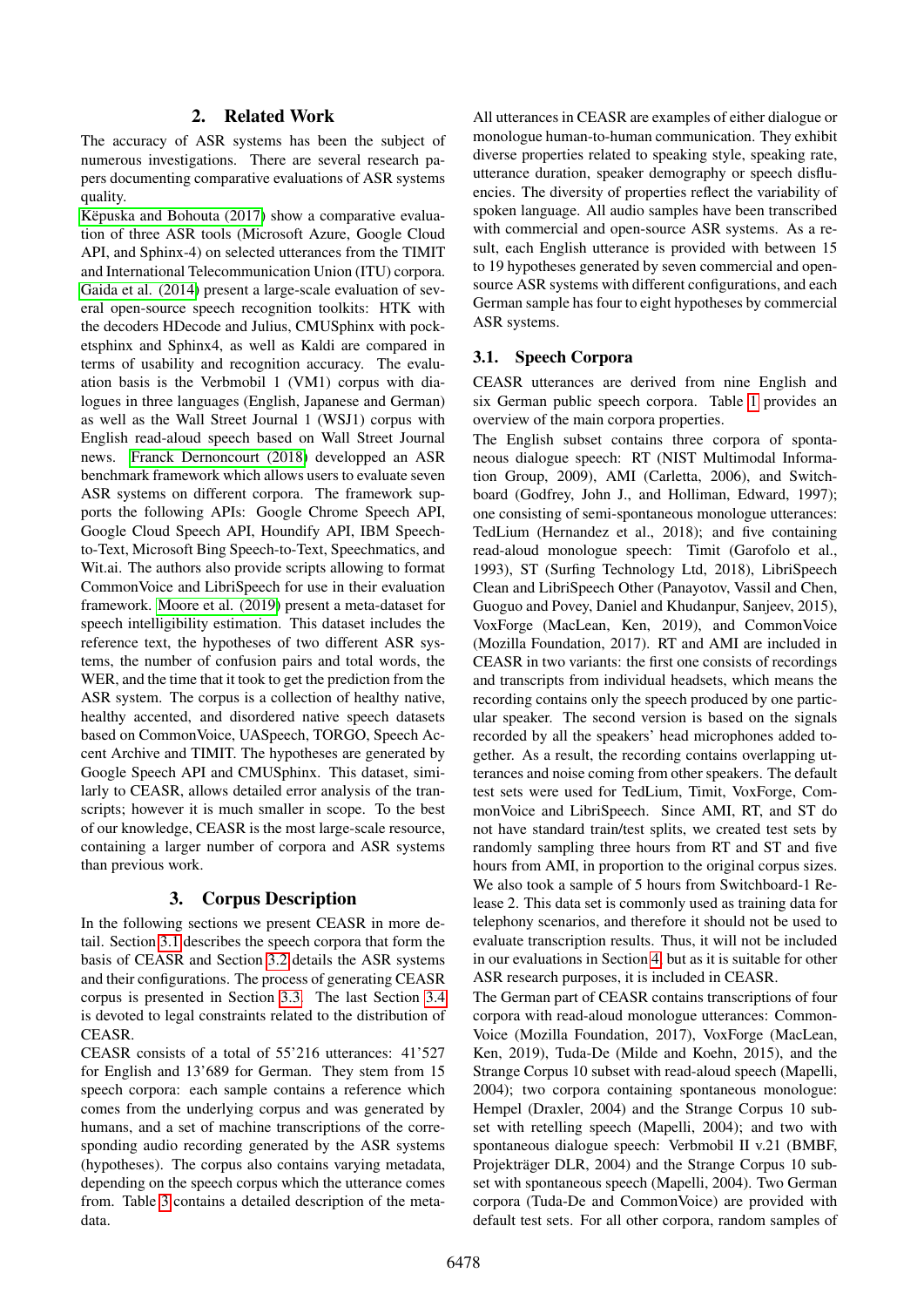|                                               | <b>English</b>                                  | German                     |
|-----------------------------------------------|-------------------------------------------------|----------------------------|
| Speaking styles                               | Read-aloud<br>mono-                             | Read-aloud<br>mono-        |
|                                               | logue,<br>semi-                                 | logue,<br>spontaneous      |
|                                               | spontaneous<br>mono-                            | monologue,<br>sponta-      |
|                                               | logue,<br>spontaneous                           | neous dialogue             |
|                                               | dialogue                                        |                            |
| Number of corpora in-                         | 13<br>(including<br>two                         | 10 (including three sub-   |
| cluding corpora subsets                       | subsets of LibriSpeech,                         | sets of Strange Corpus     |
| and variants                                  | two variants of RT,                             | 10 <sub>0</sub>            |
|                                               | AMI and TedLium)                                |                            |
| Size in hours                                 | 47.55                                           | 21.63                      |
| Number of utterances                          | 41'527                                          | 13'689                     |
| Number of tokens                              | 50'777                                          | 28'592                     |
| Average utterance du-                         | $4.61 \text{ sec}$                              | $7.67$ sec                 |
| ration (in seconds)                           |                                                 |                            |
| Number of identified                          | 1'351                                           | 723                        |
| speakers                                      |                                                 |                            |
| Gender distribution                           | 781 male and 509 fe-                            | 369 male and 364 fe-       |
|                                               | male speakers                                   | male speakers              |
| Number of identified                          | 148                                             | 194                        |
| non-native speakers                           |                                                 |                            |
| Native languages<br>of                        | n/a                                             | en-US, pt, it, es, ar, tr- |
| identified non-native                         |                                                 | TR, en-GB, ru-RU, nl,      |
| speakers                                      |                                                 | de-AT, ja-JP, fi-FI, el-   |
|                                               |                                                 | GR, de-CH, fr, pl-PL,      |
|                                               |                                                 | de, sv, hu-HU              |
| Mean. minimal<br>and                          | mean: $107$ , min:                              | mean: 32, min: 1 (Vox-     |
| number<br>maximal                             | (Voxforge and Switch-                           | forge and Hempel),         |
| utterances per speaker                        | board), max: 757 (RT)                           | max: 832 (VoxForge)        |
|                                               | both variants)                                  |                            |
| Number of utterances                          | en-US: 15'200, en-GB:                           | de-DE: 4869, de-CH:        |
| per dialect                                   | 1044, en-CA: 508, en-                           | 84, de-AT: 47,<br>un-      |
|                                               | AU: 176. en-IE: 162.                            | known: 8'689               |
|                                               | en-IN: 150, en-NZ: 79,                          |                            |
|                                               | en-PH: 8, en-ZA: 7, en-<br>MY: 3, en-SG: 1, un- |                            |
|                                               | known: 24'189                                   |                            |
|                                               | 148 words / min                                 | 140 words / min            |
| Average speaking rate<br>Number of utterances | 10'992                                          | 1'218                      |
| containing filled pauses                      |                                                 |                            |
| Number of utterances                          | 4'331                                           | $\overline{0}$             |
| containing only filled                        |                                                 |                            |
| pauses                                        |                                                 |                            |
| Number of utterances                          | 1'380                                           | $\overline{0}$             |
| containing only speaker                       |                                                 |                            |
| noise                                         |                                                 |                            |
| Distribution of overlap-                      | 78.8 % (RT both vari-                           | n/a                        |
| ping utterances (only                         | ants), 84.4 % (AMI                              |                            |
| spontaneous<br>dialogue                       | variants),<br>90.5<br>both                      |                            |
| speech corpora)                               | (Switchboard) %                                 |                            |
|                                               |                                                 |                            |

<span id="page-2-1"></span>Table 1: Properties of standard speech corpora forming the basis of CEASR.

three hours were taken, except for the subsets of Strange Corpus 10: due to their small volumes, the complete sets of utterances were used.

#### <span id="page-2-0"></span>3.2. ASR Systems

Some commercial systems have confidentiality restrictions in their Terms of Use, so we cannot disclose their names or associate them with the WER scores they obtained. There is one exception: Microsoft Azure Speech-to-Text<sup>[3](#page-2-2)</sup> gave permissions to be named and is labelled as System 6. In the remainder of this paper, we will refer to the other commercial providers simply as Systems 1, 2 and 3.

The open-source systems have no such constraints, so we can provide their names, but for unity of format we will also use numbers to refer to them in the graphics: System 4 is Kaldi version 5.5, System 5 is Mozilla DeepSpeech version 0.5.1 and System 7 is CMUSphinx sphinx4.

The English corpora were transcribed by both commercial and open-source systems, while the German part of CEASR

1.0 was only transcribed with commercial systems. The integration of open-source systems for German is currently ongoing and will be part of a future release of CEASR.

The systems differ in terms of applied ASR paradigms: CMUSphinx is based on Hidden Markov Models (HMMs) [\(Dhankar, 2017\)](#page-8-4), while Mozilla implements a more recent End-to-End architecture, where the entire ASR process is performed with a single Neural Network ([\(Amodei et al.,](#page-8-5) [2016\)](#page-8-5), [\(Hannun et al., 2014\)](#page-8-6)). Kaldi [\(Povey et al., 2011\)](#page-8-7) represents the hybrid approach combining components using HMMs, Gaussian Mixture Models (GMMs) and Deep Neural Networks (DNNs).

We have used the cloud (online) versions of all the commercial providers and local (offline) installations of the opensource systems. However, Systems 1, 3 and Microsoft also have on-premise options, which we have not yet investigated.

All the systems have been used with their standard models without any customisation or additional training. We note that this might influence results as some systems have been optimised for specific use cases or require customisation for best results. Mozilla DeepSpeech and Kaldi are the only systems where we have information about the speech corpora used for default model training. Mozilla Deep-Speech was trained on the Fisher corpus (Cieri et al., 2004), LibriSpeech and Switchboard; Kaldi was trained on Fisher (model ASpIRE) and LibriSpeech (model LibriSpeech). We also know that S§ystem 2 has not been trained on any of the corpora integrated in CEASR. For the remaining systems, we do not know at this point whether their training sets overlap with the corpora from CEASR.

We performed transcriptions for each utterance with various settings per system, trying to find the configurations with the highest transcription accuracy. Table [3.2](#page-2-3) provides an overview of the configurations of the three open-source systems.

| <b>System</b>    | Model           | <b>Audio</b>      | Language |
|------------------|-----------------|-------------------|----------|
|                  |                 | <b>Properties</b> |          |
| Mozilla          | <i>Included</i> | WAV / 16          | $en$ -US |
| DeepSpeech       |                 | kHz / 16 bit      |          |
| Kaldi            | LibriSpeech     | WAV / 16          | en       |
|                  |                 | kHz / 16 bit      |          |
| Kaldi            | LibriSpeech     | WAV / 8 kHz       | en       |
|                  |                 | $/8$ bit          |          |
| Kaldi            | <b>ASpIRE</b>   | WAV / 16          | en       |
|                  |                 | kHz / 16 bit      |          |
| Kaldi            | <b>ASpIRE</b>   | WAV / 8 kHz       | en       |
|                  |                 | $/16$ bit         |          |
| CMUSphinx        | Included.       | WAV / 16          | $en-US$  |
|                  | <b>PTM</b>      | kHz / 16 bit      |          |
| <b>CMUSphinx</b> | Included.       | WAV / 16          | $en$ -US |
|                  | Continuous      | kHz / 16 bit      |          |

<span id="page-2-3"></span>Table 2: Configurations of open-source systems. Italics mark best configuration for each system.

For the four commercial systems, the number of available configuration options varied significantly. For two out of four systems, more than one model was available. Apart from model selection, the commercial systems also allowed

<span id="page-2-2"></span><sup>3</sup>[https://azure.microsoft.com/en-us/](https://azure.microsoft.com/en-us/services/cognitive-services/speech-to-text/) [services/cognitive-services/speech-to-text/](https://azure.microsoft.com/en-us/services/cognitive-services/speech-to-text/)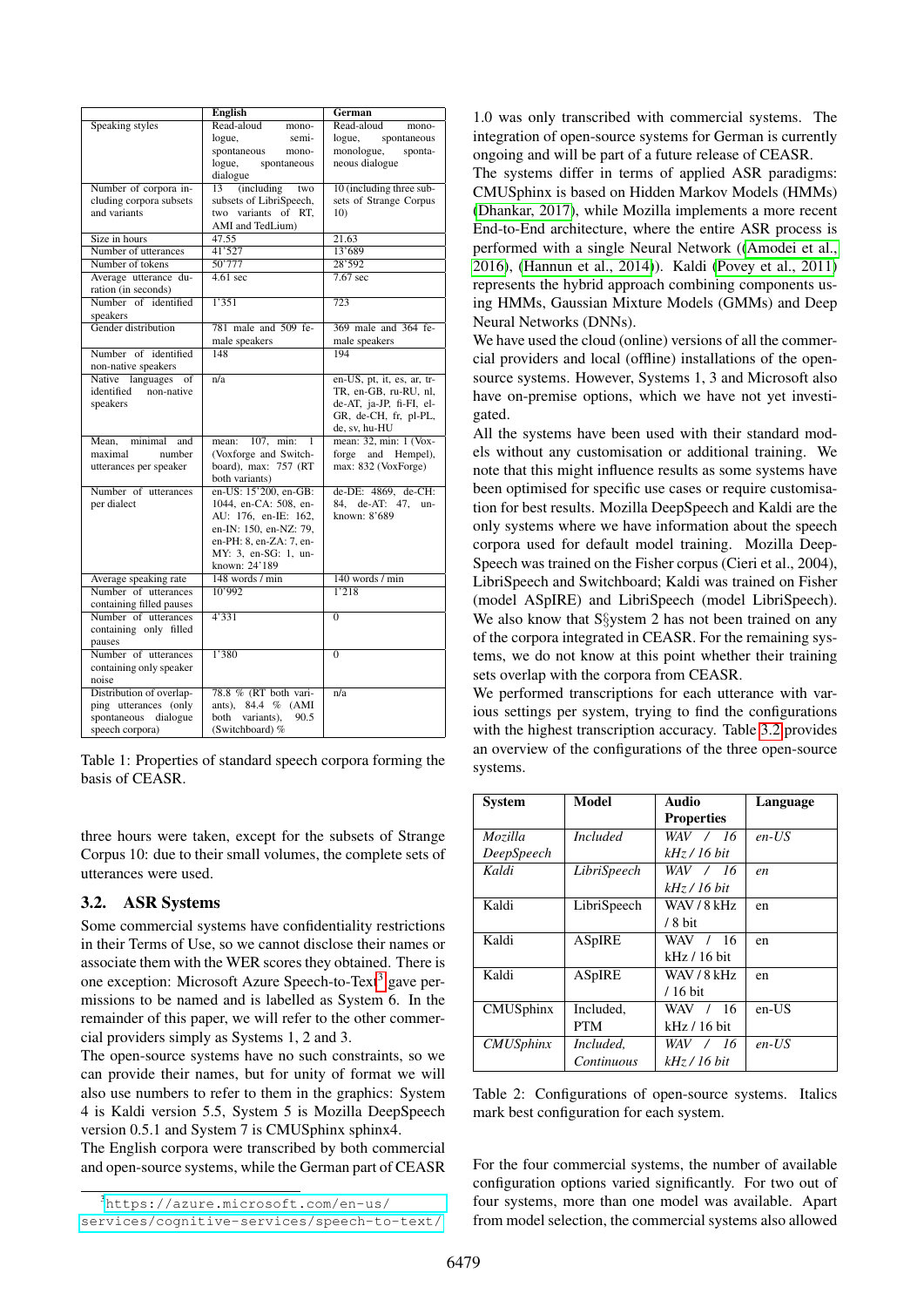setting different audio sampling rates and bit depths. We experimented with two different sampling rates (8 kHz and 16 kHz) and bit depth configurations (8 bit and 16 bit). Some systems allowed setting additional parameters related for example to transcripts formatting. We cannot disclose more details on the configuration of the anonymous commercial systems to ensure their anonymity.

#### <span id="page-3-0"></span>3.3. Corpus Generation Process

The process for generating CEASR consisted of the following steps: pre-processing of the speech corpora in order to extract and normalise utterances; transcribing the utterances with the ASR systems; and post-processing the generated transcripts. The steps are described below.

Corpus extraction After retrieving the data from each corpus, we performed a quality check in order to identify incomplete utterance data: if the original reference text or the audio file were missing, or if the utterance start time was after or equal to the utterance end time, we removed the utterance from the data set. This step was necessary to ensure all data required for generating a transcription and aligning it with its reference was available. In total, we removed 549 utterances from the German corpora. Next, we normalised the metadata items gender, dialect, and mother tongue in order to allow cross-corpus filtering and comparison of utterances. For dialect and mother tongue, the original data was mapped to the ISO 639-1 standard language codes with country codes (e.g. en-US, de-AT, etc.); for gender, all entries were normalised to 'male' and 'female'. Finally, we transformed each corpus into a uniform utterance data structure needed for further processing. Table [3](#page-4-2) provides more details on the structure of the utterance data object. More detailed documentation is provided on the corpus website.

Reference segmentation and normalisation If the references were provided in one large file containing multiple annotated utterances, we retrieved each single utterance and stored it separately according to the annotation. We aimed at keeping the utterance lengths consistent and not exceeding ten seconds by segmenting longer utterances. However, we could perform this segmentation only for utterances provided with time stamps. If no time stamps were available, the utterances were left as provided in the original corpus. As a result, mean utterance duration for English ranges from 2.03 (RT Headset) to 8.16 seconds (TedLium) and for German lies between 2.78 (Strange Corpus 10 readaloud subset) and 24.79 seconds (Hempel).

Furthermore, we removed all meta-tags from the reference text. These are tags describing speaker noise (e.g. laughing or coughing), non-speaker noise (e.g. rustle, squeak), or speaker disfluencies (e.g. speaker restarts, partial words, mispronounced words, unintelligible speech). Next to the cleaned reference, the original reference text including the meta-tags was stored as part of the unified utterance data as well. A full documentation of meta-tags is available on the CEASR website.

In order to reliably compare performance between different systems, the formatting of the references and the hypotheses must be as similar as possible. To this end, we removed punctuation, transformed all strings to lower-case, spelled out numbers ("forty-two" instead of "42"), and applied consistent formatting of integers, decimal values and time of day.

Audio pre-processing In order to prepare utterances for transcription, we performed two steps: extracting audio information, converting and trimming the audio file where necessary.

Some speech corpora provide a set of audios of several seconds, each containing one short utterance, while others have long audios with long utterances of several minutes, or long audios containing multiple short utterances. When timestamps were available, we segmented all recordings into audios of duration less than 10 seconds in order to ensure consistency between reference text and audio segmentation (see previous paragraph). In the next step, we converted the audios into the required audio formats. We also changed the sampling rate and the bit depth according to the requirements by the particular system. Converted audios were then passed through to the transcription step and the utterance data object was extended with new information such as format, duration, sampling rate, bit depth and number of channels of both the original audio file as well as the converted recording.

Corpus transcription The transcriptions were performed in batches: a full set of pre-processed utterances from one corpus was sent to an ASR system for transcribing. Each utterance data object was enriched with the original hypothesis text and moved to the next step, which was hypothesis post-processing

Hypothesis post-processing In order to ensure consistency between reference and hypothesis, we performed the same reference normalisation steps also on the hypothesis(see paragraph "Reference segmentation and normalisation"). We tried to discover and eliminate as many discrepancies between references and hypothesis as possible; however, a complete consistency between the texts in terms of formatting cannot be guaranteed.

As a result, CEASR contains utterances of the speech corpora together with their metadata, the transcripts and the transcription details stored in a unified format. As shown in Table [3,](#page-4-2) it covers various speaking styles; a variety of speakers' demographic profiles related to gender, dialect and mother tongue; various recording setups (microphone types and recording environments); properties of the audio signal (duration, sampling rate, number of channels, bit depth, encoding and number of samples), as well as other spoken utterance properties such as speaking rate, occurrence of speaker noise (e.g. laughing) or filled pauses (such as e.g. "hm" or "mhm"). Utterances in the corpus are provided with a set of attributes reflecting all these dimensions. The utterances from one speech corpus transcribed by one system in a particular configuration are stored in one file, which also contains job metadata: the corpus name and system configuration as well as metadata such as language, speaking style, original reference and audio segmentation, and dialogue or monologue speech categorisation.[4](#page-3-1)

<span id="page-3-1"></span><sup>4</sup>More detailed corpus documentation is provided on the CEASR website.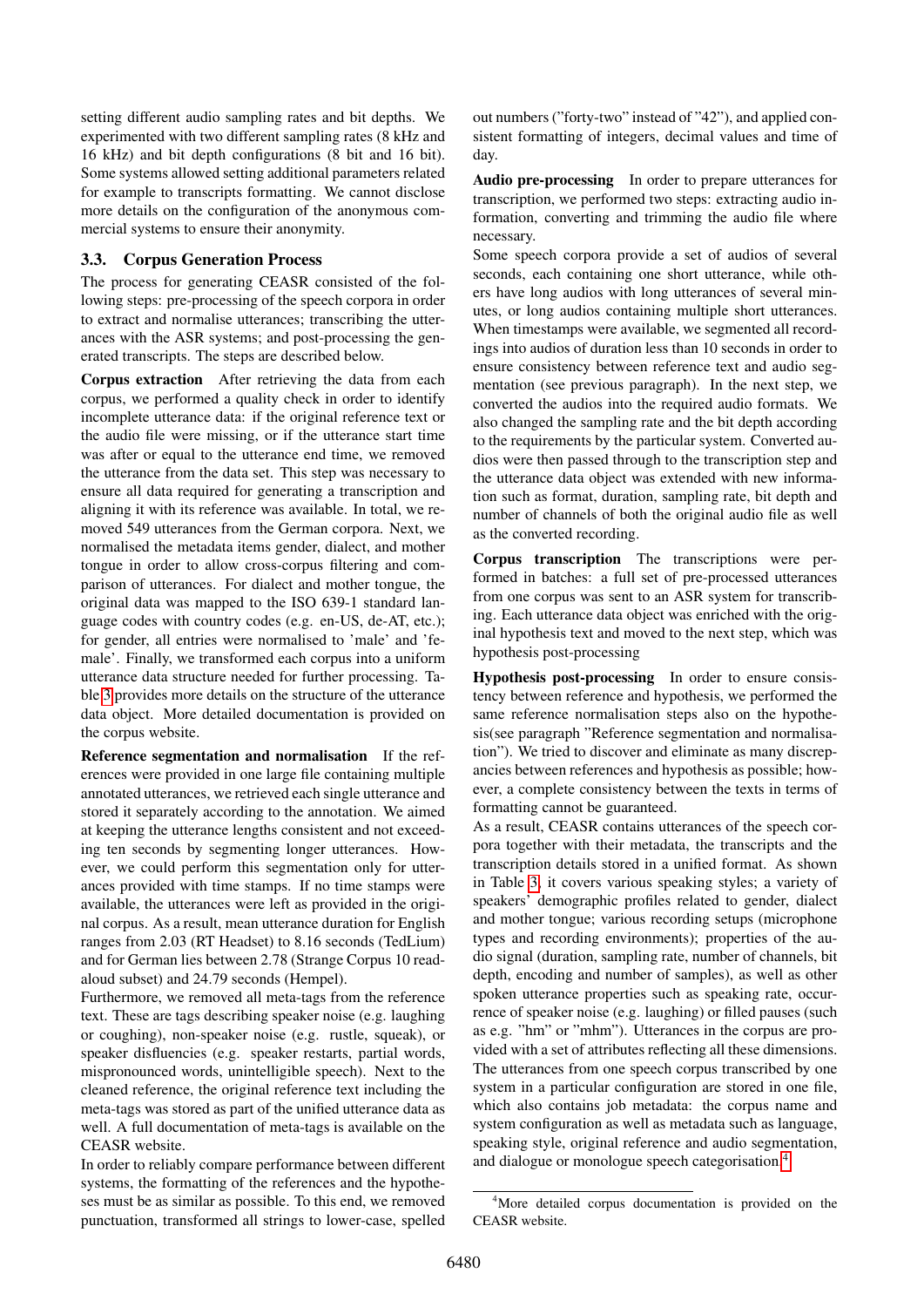| <b>Utterance Attribute</b>   | <b>Description</b>                                                                                                                                                                                                                          |
|------------------------------|---------------------------------------------------------------------------------------------------------------------------------------------------------------------------------------------------------------------------------------------|
| Utterance ID                 | Utterance ID (unique within corpus).                                                                                                                                                                                                        |
| Speaker ID                   | Identifier of the speaker if available.                                                                                                                                                                                                     |
| Reference                    | The manual transcript provided as<br>part of a speech corpus. Two variants<br>of the reference are stored: original<br>transcript and processed transcript<br>(according to the pre-processing<br>steps described in Section 3.3)           |
| Hypothesis                   | The machine transcript generated by<br>an ASR system and post-processed<br>according to the steps described in<br>Section 3.3. The hypothesis section<br>also contains the original machine<br>transcript generated by the ASR sys-<br>tem. |
| Audio                        | Detailed information about the audio<br>recording of the utterance: audio file<br>name, audio duration, sampling rate,<br>bit depth, number of channels, encod-<br>ing and number of samples.                                               |
| Recording                    | Type of the recording device and<br>acoustic environment (where avail-<br>able).                                                                                                                                                            |
| <b>Dialect</b>               | The ISO 639-1 language code with<br>country code describing the speaker's<br>dialect.                                                                                                                                                       |
| Accent                       | The accent of the speaker (native or<br>non-native)                                                                                                                                                                                         |
| Gender                       | The gender of the speaker. The value<br>is normalised across all corpora and<br>has the value 'male' or 'female'.                                                                                                                           |
| Overlappings                 | Whether the utterance is overlapping<br>with any other utterance.                                                                                                                                                                           |
| Speaker noise                | Whether the utterance contains only<br>speaker noise such as laughter.                                                                                                                                                                      |
| <b>Additional properties</b> | Additional utterance properties, such<br>as mother tongue of a non-native<br>speaker, region, education or age.<br>(Available for a limited number of ut-<br>terances).                                                                     |
| Speaking rate                | The number of words uttered per<br>minute.                                                                                                                                                                                                  |

<span id="page-4-2"></span>Table 3: Utterance data object.

# <span id="page-4-1"></span>3.4. Constraints on CEASR Distribution

Due to legal constraints, not all of the corpus references and system hypotheses can be made publicly available. The information below reflects the current status at the time of writing; however, since this is subject to change, a detailed overview of which utterances and transcripts are publicly available as part of the latest CEASR version will be documented on the CEASR website.

Corpora constraints References from corpora with Creative Commons or GNU General Public licenses (AMI, CommonVoice, LibriSpeech, ST, Tedlium and VoxForge, Tuda-De) can be shared without restrictions. References from the remaining corpora are not published as part of CEASR 1.0. Details on how to integrate utterances from paid corpora are provided on the CEASR website.

System constraints Some providers place restrictions on distributing the hypotheses generated by their systems. Transcripts by the open-source systems (Mozilla, Sphinx4 and Kaldi) can be distributed. Furthermore, three commercial systems have given permission for transcript distribution and are included in CEASR 1.0. The names of these commercial systems, however, cannot be disclosed.

# <span id="page-4-0"></span>4. Sample Application: Using CEASR for ASR System Comparison

CEASR lends itself to a detailed evaluation and comparison of ASR systems. In the following, we first briefly discuss what it means to run a fair evaluation (Section [4.1\)](#page-4-3), explain what corpora form the basis of our evaluation (Section [4.2\)](#page-5-0) and finally we evaluate the quality of ASR systems for English and German (Section [4.3\)](#page-5-1). We analyse the performance with respect to the characteristics of corpora (e.g. speaking style - see Sections [4.4](#page-5-2) and [4.6,](#page-6-0) or accent - see Section [4.7\)](#page-6-1), and commercial versus open-source systems  $(4.5)$ .

## <span id="page-4-3"></span>4.1. Challenges for a Fair Evaluation

Before we discuss the evaluation results, we would like to point out some of the caveats of running a fair comparison between the hypotheses of different systems on the one hand and the corpus references on the other hand. In the following we will describe the issues encountered. Although we have completed this analysis to the best of our knowledge, it remains possible that there are hitherto undiscovered biases in the data.

Treatment of filled pauses Not all systems output filled pauses such as "uh-huh" or "mhm", which are very frequent in conversational speech, as part of their hypotheses. Investigating utterances from the English spontaneous speech corpora AMI and RT, we found that while Kaldi produces filled pauses, System 2 and 3, Mozilla and Sphinx tend to omit them. For two commercial systems, no clear tendency was detected<sup>[5](#page-4-4)</sup>. Since filled pauses such as "mhm" are not removed from the references, systems that do not produce output for them will have higher WER scores for utterances that include filled pauses.

Different spelling conventions The hypotheses of two German corpora, Verbmobil II v.21 and Strange Corpus 10, use German spelling prior to the 2006 spelling reform (e.g. 'daß' instead of 'dass'), which results in somewhat misleading WERs. We aim to normalise such diachronic spelling variants in a future version of CEASR. For now, we ask the reader to bear in mind that the absolute WERs on these corpora cannot be taken at face value, but the difference between individual systems should be represented correctly.

<span id="page-4-4"></span><sup>5</sup>The WERs of the two systems do not change much if we keep filled pauses in the transcripts instead of removing them. The difference between the conditions with/without filled pauses for these two systems was in the range of 1-2% absolute WER, whereas for the other systems it was at least 10%. We have not investigated this further but believe that it is due to inconsistent treatment of filled pauses by these two systems.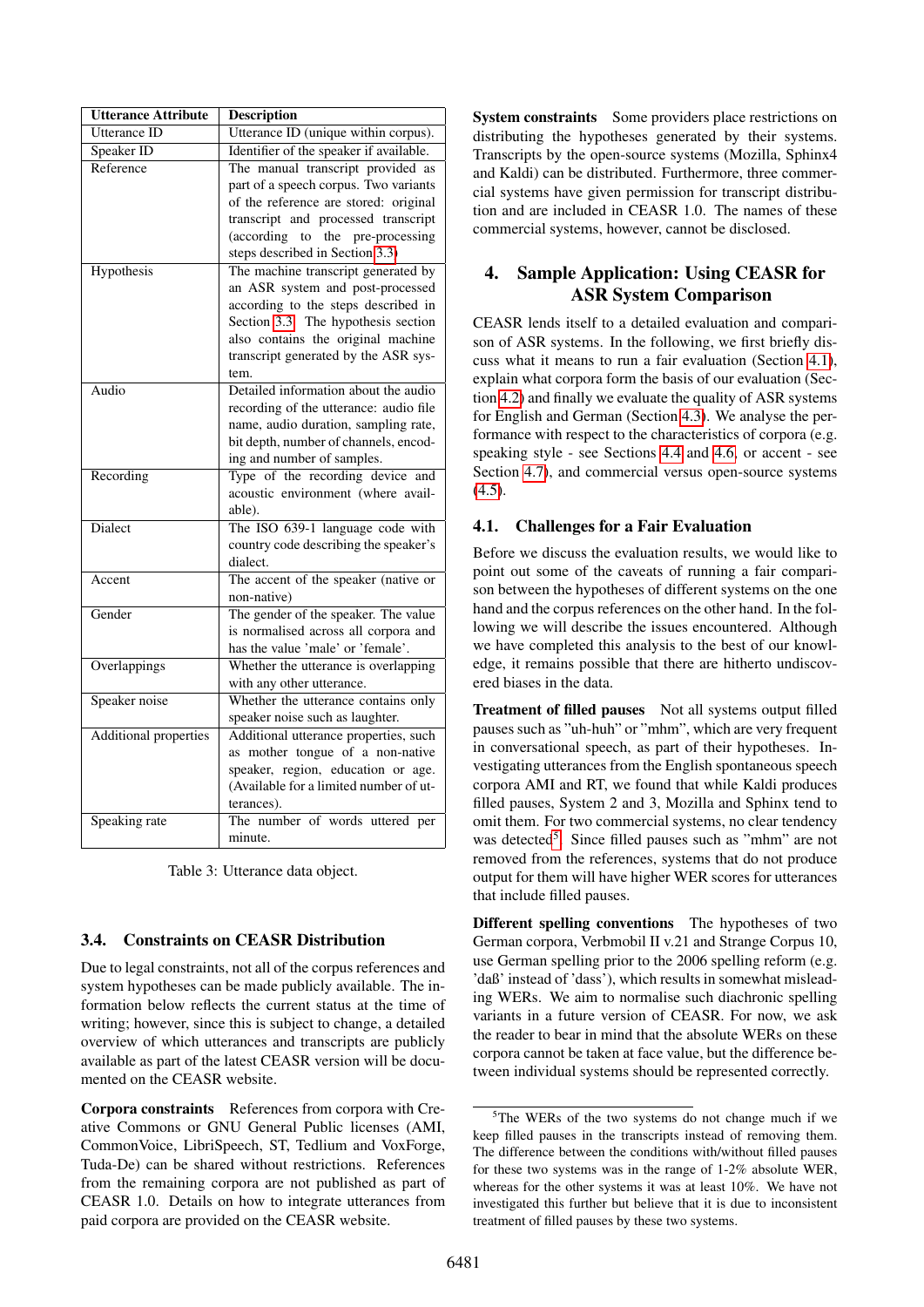Spelling variants There are also differences with respect to how systems spell common words. In German, for example, Systems 1 and 3 transcribe *ok* as "ok", while all other systems generate "okay", which is also the most likely form in the corpus references. Such spelling differences have not been normalised for the evaluation.

**Training data bias** We also ask the reader to bear in mind that for some commercial models, we have no knowledge of the training corpora that were used (see Section [3.2](#page-2-0) for details). This causes a potential bias in our results since it is possible that they were trained on some of the evaluation data used in CEASR.

#### <span id="page-5-0"></span>4.2. Dataset for System Comparison

We used the same set of utterances for the calculation of results in Sections [4.3,](#page-5-1) [4.4,](#page-5-2) [4.5](#page-5-3) and [4.6:](#page-6-0) we selected the best-performing configuration of each system. We also excluded two English corpora: Tedlium Unsegmented to keep utterance lengths consistently short in the English subset, and Switchboard due to possible bias, see Section [3.1.](#page-1-0)

In the English corpora, we additionally removed utterances with overlapping speech, which removed 78.8% from both RT corpora variants and 84.4% from both AMI datasets. We could not perform overlapping detection on the German corpora due to missing time stamps.

For each of the utterances, we compared the generated hypothesis of each system to the reference, and calculated the WER using sclite<sup>[6](#page-5-4)</sup>. The final metric for each corpus-system pair consists of the average WER across all utterances in the corpus transcribed by the system.

#### <span id="page-5-1"></span>4.3. General Comparison of ASR Systems

Bearing in mind the limitations described in Section [4.1,](#page-4-3) we will now use CEASR to do a detailed comparison of the WER performance of different systems.

Figure [1](#page-6-2) presents an overview of the results obtained for English. Each cell in the heatmap represents a corpussystem pair, sorted according to average WER (top-down for systems and left to right for corpora). For each system the best performing configuration was selected.

We can see that the top three systems (S2, Microsoft Azure and S1) are performing consistently well. The last commercial system, S3, has substantially higher WERs, especially on spontaneous speech corpora.

Figure [2](#page-6-3) shows the same evaluation for German. The top two systems are the same as for English, however with a different ranking: Microsoft Azure in the first place and S2 in the second. Similarly to English, S3 significantly falls behind.

Table [4](#page-5-5) shows the aggregated results by speaking style and system type for English. We can see that spontaneous speech has higher WERs than read-aloud speech, and that commercial systems are on average more performant than open-source systems. The distinction between speaking styles can also be seen for German, where the average WER on spontaneous speech is 25.9%, while it is 14.8% for readaloud speech. We will elaborate these dimensions in more detail below: Section [4.4](#page-5-2) discusses the differences in WER

due to speaking style and Section [4.5](#page-5-3) looks at commercial versus open-source systems for English.

|                     | Read-aloud   | Spontaneous |
|---------------------|--------------|-------------|
|                     | Semi-<br>and | Speech      |
|                     | spontaneous  |             |
|                     | Speech       |             |
| Commercial Systems  | 11.6%        | 35.5%       |
| Open-source Systems | 26.6%        | 64.7%       |

<span id="page-5-5"></span>Table 4: Average WER results on English corpora grouped by speaking style and system type.

## <span id="page-5-2"></span>4.4. Spontaneous Speech has Higher WERs

Figures [1](#page-6-2) and [2](#page-6-3) show that spontaneous dialogue speech recognition is substantially more challenging for all systems than recognising non-spontaneous or semispontaneous speech: the lowest WER obtained on spontaneous English speech are six times larger than the lowest WER on read-aloud speech (RT Headset - 24.9% vs ST - 4.4%) .

For German, the best spontaneous transcription has a WER almost three times larger than the best read-aloud (Hempel - 14.83% vs VoxForge - 6.03%). In general, the discrepancy between speaking styles is not as large as for English: the WERs on the spontaneous monologue corpus Hempel are only between 2.4% and 7.4% absolute higher than the WER on the read-aloud corpus CommonVoice, depending on the system. Verbmobil II is the most challenging corpus on average, but this can be partly explained by its use of outdated German spelling - please refer to Section [4.1](#page-4-3) for details.

These results are consistent with the literature: spontaneous speech differs from read-aloud speech in ways which makes it more difficult to recognise, both acoustically and linguistically [\(Nakamura et al., 2008\)](#page-8-8). Dialogue speech is challenging due to non-canonical pronunciations, acoustic and prosodic variability, and high levels of disfluency, e.g. repetitions, false starts and repaired utterances ([\(Goldwater](#page-8-9) [et al., 2010\)](#page-8-9), [\(Hassan et al., 2014\)](#page-8-10)). Spontaneous speech is additionally characterised by accelerated speaking rates and higher proportions of out-of-vocabulary words [\(Naka](#page-8-8)[mura et al., 2008\)](#page-8-8).

## <span id="page-5-3"></span>4.5. English: Commercial Systems Outperform Open-Source Systems

In Figure [1](#page-6-2) we can see that the best commercial system obtains 4.43% WER on read-aloud speech (S2 on ST) and 24.9% on spontaneous speech (S2 on RT Headset), which contrasts with the best results obtained by an open-source system: 8.37% on read-aloud (Kaldi on LibriSpeech Clean) and 52.73% on spontaneous speech (Mozilla on RT Headset).

Figure [3](#page-6-4) shows the WERs of the best and worst (in terms of global average WER) English commercial and open-source systems, as well as the average across all commercial and open-source systems, respectively. On average, the WERs of commercial systems are lower than those of open-source systems by a factor 2, and the best commercial system performance is unreachable for any open-source system, with

<span id="page-5-4"></span><sup>6</sup><https://github.com/usnistgov/SCTK>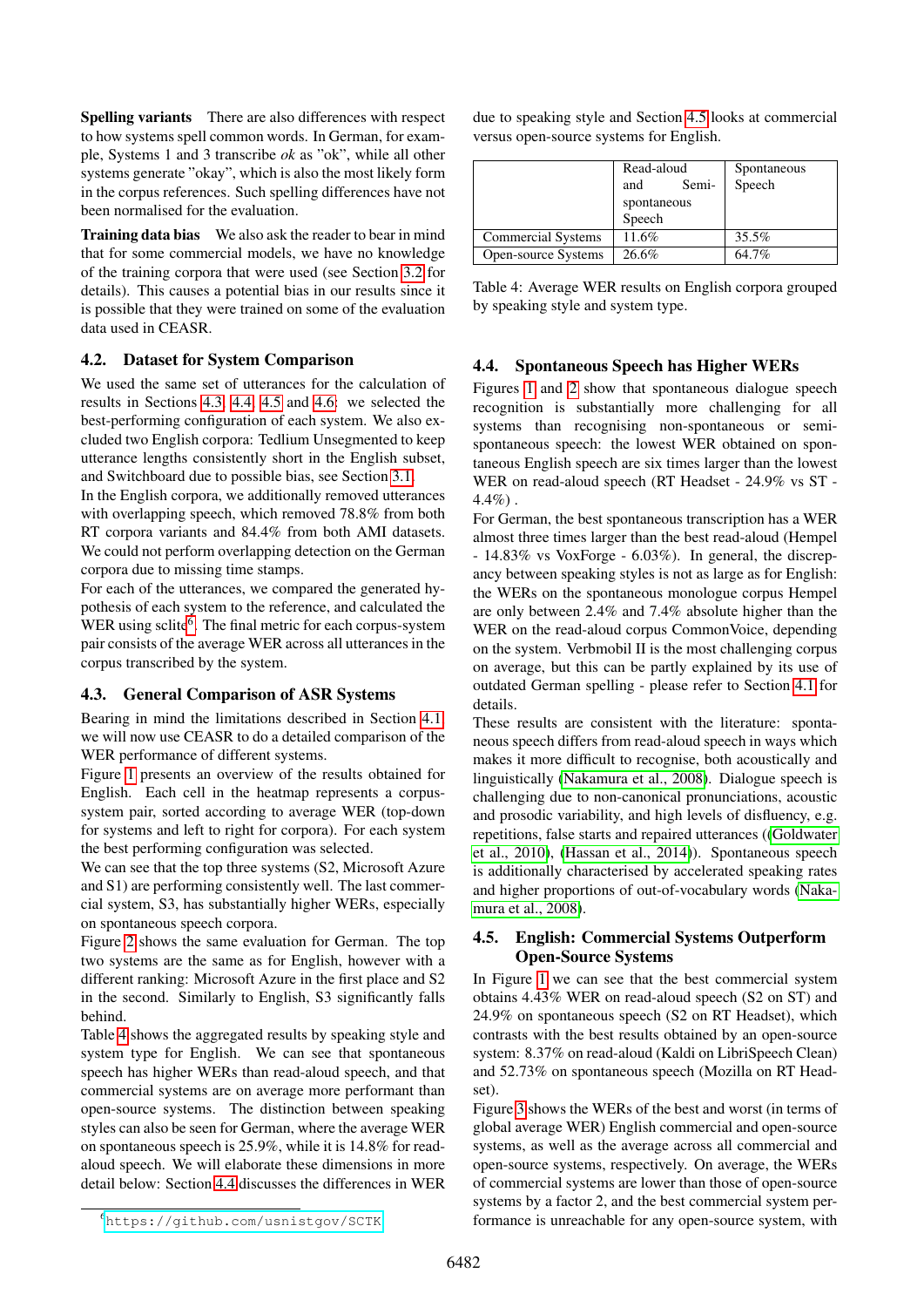the exception of the LibriSpeech corpora, where Kaldi outperforms S3, and VoxForge, where their performance is the same (remember, however, that the best Kaldi model, Kaldi LibriSpeech, was trained on LibriSpeech).

It is evident from these data that commercial cloud providers currently have an advantage over pre-trained open source solutions. We hypothesise that the big technology companies, which provide the commercial systems, have much larger proprietary data sets at their disposal, resulting in better performance across different speech corpora. It would be interesting to investigate whether using the open-source systems to train more customised models could offset this training data disadvantage.



<span id="page-6-2"></span>Figure 1: General overview of WER results for best performing system configurations for English.



<span id="page-6-3"></span>Figure 2: General overview of WER results for best performing system configurations for German.

### <span id="page-6-0"></span>4.6. English: WERs of the Same System Differ Drastically Across Corpora

The difference within the same system on various corpora is larger than within the same corpus between systems, as visible in Figure [1.](#page-6-2) The largest relative difference can be observed for S2, which has a WER of 4.43% on ST and a WER of 40.23% on AMI Headset Mix (a factor 10). When comparing the performance of all systems within these two corpora, it can be observed that the difference is up to a factor 4.2. WER on ST spans between 4.43% (S2) and 17.86% (Sphinx) and on AMI Headset Mix it ranges from 39.85% (S1) to 79.08% (Sphinx).

Figure [4](#page-6-5) presents the WERs on the English corpora for the best and the worst performing system per corpus. It can



<span id="page-6-4"></span>Figure 3: Best and average commercial and open-source systems for English per corpus.

be observed that the read-aloud corpus with the lowest error rate is in both cases the same: ST. The worst score has been achieved on AMI Headset Mix for both the worst performing system and the best performing system. The difference is substantial and can be explained by the properties of the corpora. ST exhibits significantly different properties than AMI Headset Mix, which are much less challenging in terms of ASR: it contains only native speech recorded in a silent indoor environment, it does not contain any utterances with filled pauses and neither with speaker noise, while AMI consists of recordings of non-native speakers in a meeting room with multiple participants, the utterances contain speaker noise and filled pauses. Table [5](#page-7-1) compares the key properties of both corpora.



<span id="page-6-5"></span>Figure 4: Best and worst scores on English corpora.

#### <span id="page-6-1"></span>4.7. English: ASR Quality Substantially Deteriorates on Non-Native Speech

This experiment investigates the impact of native and nonnative speaker accents on ASR system performance for English. We selected the subset of English CEASR utterances without overlapping speech for which accent information was provided. We only considered corpora that contained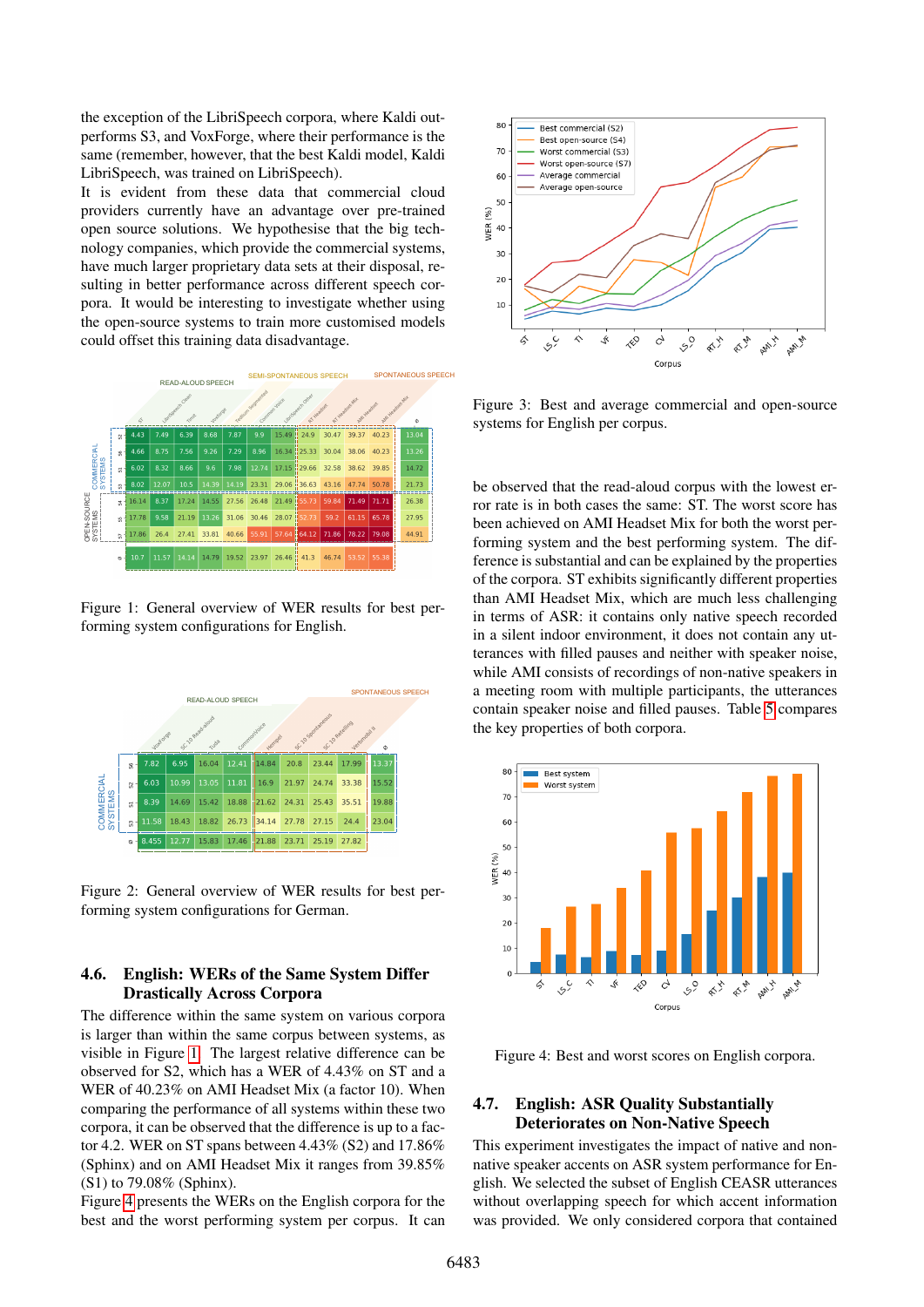|                    | SТ                  | <b>Headset</b><br>AMI |
|--------------------|---------------------|-----------------------|
|                    |                     | Mix                   |
| Avg WER on all     | 10.7%               | 55.38%                |
| systems            |                     |                       |
| Number of utter-   | 2422                | 4495                  |
| ances              |                     |                       |
| Average utterance  | 4.46                | 3.95                  |
| duration           |                     |                       |
| Number of speak-   | 5                   | 190                   |
| ers                |                     |                       |
| Number of non-     | $\theta$            | 65                    |
| native speakers    |                     |                       |
| Dialect(s)         | en-US               | en-AU, en-IE, en-     |
|                    |                     | GB, en-CA, en-IN      |
| size<br>Vocabulary | 3391                | 3546                  |
| (no stemming)      |                     |                       |
| Average speaking   | 109 words/min       | 141 words/min         |
| rate               |                     |                       |
| Acoustic environ-  | silent indoor envi- | meeting room          |
| ment               | ronment             |                       |
| Recording device   | unknown             | headset               |
| with<br>Utterances | $\Omega$            | 2160                  |
| filled pauses      |                     |                       |

<span id="page-7-1"></span>Table 5: Characteristics of corpora with the lowest and the highest average WER.

both native and non-native utterances in order to minimise corpus effects. This set consists of a total of 1629 utterances (1058 by non-native and 571 by native speakers) retrieved from AMI (503 utterances) and RT (1126 utterances). There are 94 distinct speakers in the native subset and 61 in the non-native one.

Figure [5](#page-7-2) shows the results: the coloured bars represent the mean of the set, and the dots the results of individual systems (from left to right: Systems 1 to 7). We can see that non-native speech leads to higher WERs than native speech, both on average and for each of the systems individually. The average WER for non-native speech is 7.92% absolute higher than for native speech, with deltas for individual systems ranging from 5% (Sphinx) to 13% (Mozilla).

Some of the main challenges for ASR on non-native speech are disfluencies, accented pronunciation, pronunciation errors due to unfamiliarity with a word, errors in syntax, and syntax that is unusual but not incorrect.

Other difficulties include overemphasis of word boundaries. The irregularity of these deviations makes the speech recognition task even more challenging [\(Tomokiyo, 2000\)](#page-8-11). Furthermore, ASR systems are usually trained on native speech, which leads to a discrepancy between the WER of native versus non-native speech recognition.

#### 5. Conclusion

<span id="page-7-0"></span>"We have presented CEASR, a new corpus for evaluating ASR with 55'216 utterances from 15 audio corpora, which amount to 69.2 hours of audio, transcribed by seven systems in different configurations. As a showcase, we have used CEASR to evaluate the quality of state of the art systems for ASR. This comparative analysis showed that the



<span id="page-7-2"></span>Figure 5: WERs for English native versus non-native speech. Dots represent individual results by Systems 1-7 (left to right).

differences in the transcription quality between the systems, but also across the corpora, can be substantial. We observed differences up to a factor of ten between the results within the same ASR system but on different corpora. We have seen that, among the seven systems under investigation, the commercial systems obtained significantly better results than the open-source systems. Based on the results analysis, we could also identify some major challenges that modern ASR systems are facing, especially when applied for meeting or interview transcriptions: spontaneous speech containing disfluencies, speaker and non-speaker noise as well as non-native speech cause a significant increase in WER.

CEASR allowed to easily perform the evaluation mentioned above, after performing alignment and WER calculation. We then developed scripts for generating statistics and charts, taking advantage of the uniform format for all sub-corpora and systems. CEASR thus provides researchers with a data set ready to be applied in many ASRrelated research projects with minimal effort. Transcriptions generated by other systems and further corpora will be added in future versions of CEASR. We also intend to extend it to more languages. The corpus version discussed in this paper will be referenced as CEASR 1.0 in our future publications. Apart from extending the content of the corpus, we also intend to apply it for further research, such as evaluating the semantic relevance of the WER metric, as well as using the CEASR transcripts to explore ensemble methods for improving ASR accuracy.

#### 6. Acknowledgements

This research was funded by CTI grant 28190.1 PFES-ES CALL-E. We would like to thank all the ASR system providers and Comparis Schweiz AG for their support. We would furthermore like to thank Lina Scarborough for her helpful comments on the manuscript.